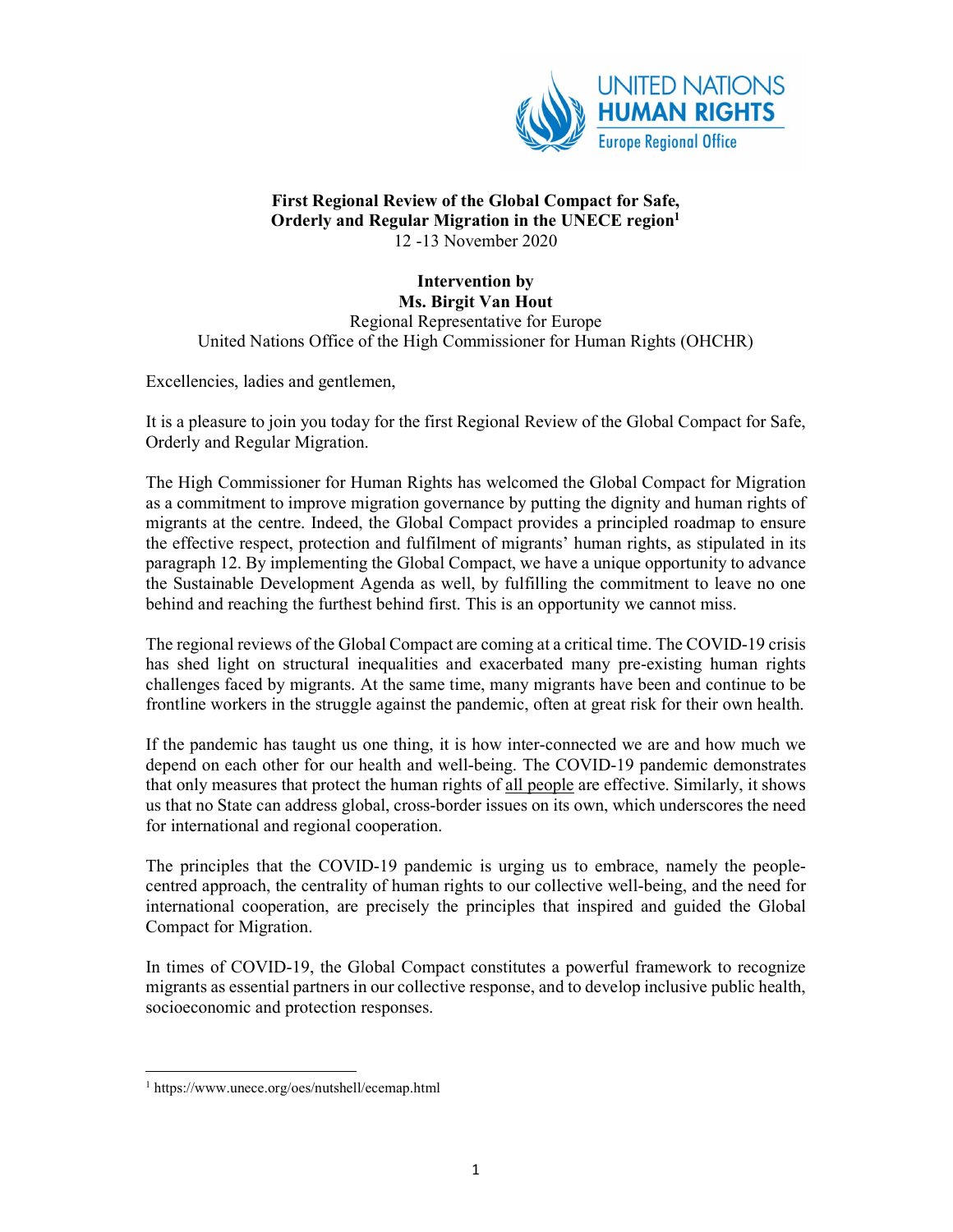

We welcome countries that are taking concrete action to reduce risks and vulnerabilities faced by migrants in the context of the pandemic, precisely in the direction that the Global Compact prescribes. We have seen Ireland provide migrants, regardless of status, with access to COVIDrelated healthcare services.

We have seen Portugal and Italy extending visa and residence permits to avoid migrants falling into an irregular status. We have seen Spain and Belgium deciding to create alternatives to immigration detention. And we have seen Bulgaria, Denmark, Lithuania, Russia, Canada suspend forced returns.

Excellencies, ladies and gentlemen,

Objective 1 of the Global Compact talks about data collection and evidence-based policies. But, from experience around the world, we also know that the most effective policies are those that are implemented in a participatory and inclusive manner. We therefore welcome the creation by the European Commission of an expert group of migrants to collect their views on integration policies.

This Regional Review comes as EU Member States are negotiating a new EU Pact on Migration and Asylum. Even though a number of countries did not adopt the Global Compact, we still hope that the EU institutions and member States will be guided by its content and spirit as they engage in negotiations on the proposed EU Pact. The Global Compact commitments can meaningfully guide deliberations on the identification, screening, referral and assistance to migrants in vulnerable situations; on establishing independent human rights monitoring; on ensuring that returns are safe and dignified, and that reintegration is sustainable.

In Objective 3 of the Global Compact, States committed to providing accurate and timely information at all stages of migration. The proposed EU Pact on Migration and Asylum provides pre-entry screening for all third-country nationals who cross the EU border without prior authorization. The accelerated border procedure will take up to 10 days, during which it is determined if a migrant is relocated or returned immediately. It is unclear if and how access to information, legal aid and medical care will be guaranteed during the pre-entry screening procedure.

The proposed EU Pact also adopts a binary approach between asylum or return, which implies that everyone who is denied asylum should be immediately returned. The spirit of the Global Compact, however, calls for a fair procedure that allows migrants to avail themselves of other procedures for regularisation that may exist in the national legislation of an EU member State. For instance, more than half of EU member states provide a temporary residence permit on medical grounds; at least five countries have legislation granting special permits for undocumented victims of domestic violence; and at least eight countries have regularisation mechanisms for children, young people or families. How will migrants be able to access these procedures?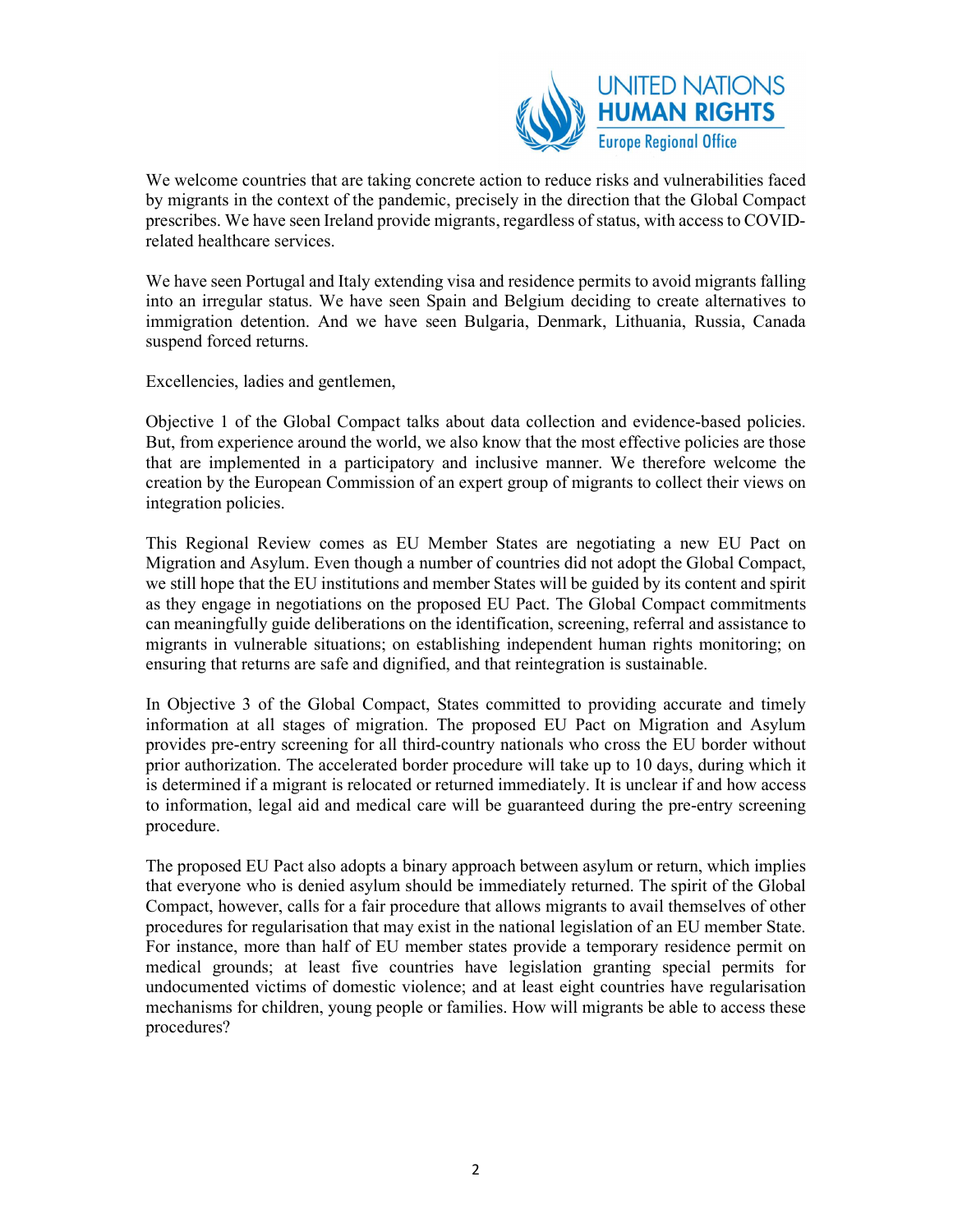

Let me move to objective 7 of the Global Compact, namely to address and reduce vulnerabilities in migration. It is important to clarify that the term 'vulnerability' does not imply an inherent weakness on the part of the person. Vulnerability as well as the risk of violating the principle of non-refoulement need to be assessed through an individualized process.

It is also important that migration policies do not make vulnerabilities worse. For example, while we welcome that the proposed EU Pact stipulates that the best interests of the child shall be a primary consideration, that increased resources for guardians for unaccompanied children are foreseen, and non-discriminatory access to education granted, we regret that the proposed EU Pact does not uphold the definition of a child as set out in the Convention on the Rights of the Child, as it limits child-specific safeguards only to children under 12 years of age instead of 18 years old.

I would like to refer to the publication Principles and Guidelines on the Human Rights Protection of Migrants in Vulnerable Situations, developed under the leadership of our office to assist States with the design, implementation and monitoring of measures to protect the human rights of migrants in vulnerable situations. The tool covers how to reduce vulnerabilities in the context of rescue and immediate assistance, as well as border governance, human rights based return, alternatives to immigration detention and human rights monitoring. As you may know, the Global Compact encourages States to draw on this tool to inform the delivery of a human rights based Global Compact. We believe that it could also usefully inform discussions on the new EU Pact on Migration and Asylum.

Some promising practices are being implemented by States in the UNECE region to address situations of vulnerability. Canada has for instance introduced an 'open work permit for workers in vulnerable situations', so that migrants can leave an abusive employment situation without jeopardizing their authorization to work. We have also mapped promising local practices by cities and regions in 8 EU countries to ensure migrants' access to health. These promising practices include regulations that allow irregular migrants to register with general medical practitioners; municipal medical centres that provide migrants with treatments that they cannot access through the national system; or reimbursement schemes for medical practitioners attending to undocumented migrants. While these practices are motivated by the desire of local authorities to uphold human rights, in particular the non-discrimination principle, they also tend to be driven by the very practical public health consideration that it is in the interest of the community as a whole that everyone is healthy.

In objective 17 of the Global Compact States committed to eliminate all forms of discrimination, xenophobia and intolerance against migrants and asylum-seekers. We still have a lot to do in this area. I would like to take but one example, that of the Roma living outside their country of nationality. Our office has documented forced evictions of Roma migrants, often interrupting the schooling of children in violation of international human rights law.

We hope that the new EU Framework for Roma Inclusion and Participation will lead all countries in Europe to seriously address homelessness and housing segregation of Roma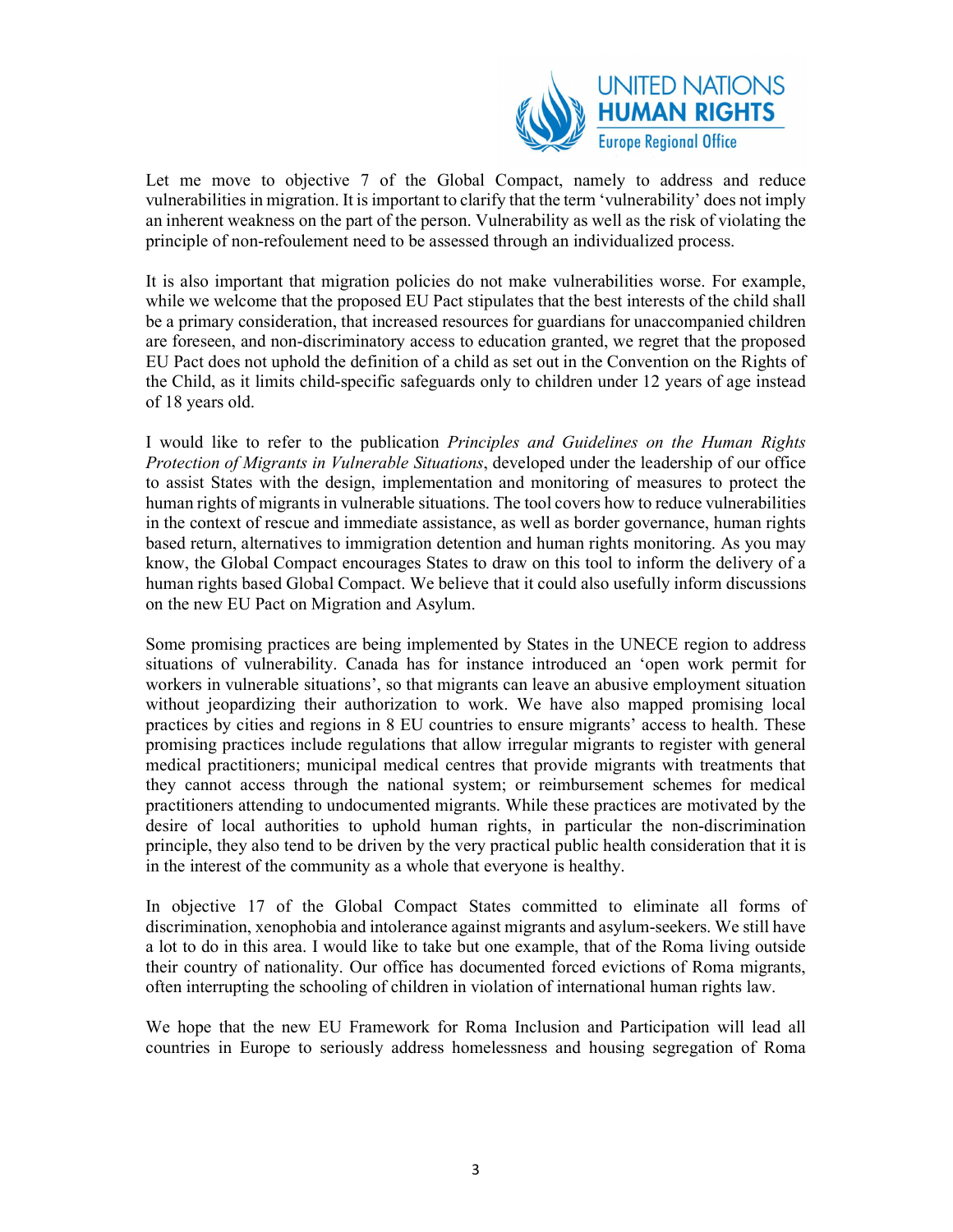

women, men and children and proactively tackle prejudice and intolerance against the Roma which unfortunately remains widespread across the continent.

Excellencies, colleagues,

Objective 17 also calls for a more realistic, humane and constructive public discourse on migration. Political leaders carry a special responsibility, since they have the power to shape the debate and to shift public opinion, either positively or negatively. Some political leaders relentlessly scapegoat migrants for electoral gain rather than promoting dignity and dialogue. In some countries, hatred has penetrated mainstream politics. It we want to make objective 17 a reality, it is essential that political leaders refrain from hate speech and speak out firmly and promptly against it.

On International Migrants' Day, our office will launch an online toolbox based on Seven key elements on building human rights-based narratives on migrants and migration. This toolbox offers ideas, actions and inspiration on how to create hope- and values-based narratives on migration.

As part of this project, we have been working with civil society partners in Poland, Spain and Belgium to amplify positive stories of migrants and communities. Short videos on social media highlight how we are all connected and depend on each other no matter where we come from. They lay testimony to our common humanity and that caring for each other and respecting everyone's rights leads to better outcomes for all.

We hope our toolbox will encourage and empower more people to stand up for migrants' human rights and that States and regional organizations that have not yet done so will join in the effort.

Excellencies, colleagues,

For too long, State responses to migration have frequently been uncoordinated and unilateral. For too long, they are failing to see migrants as fellow human beings. For too long, they have failed to uphold the safety, dignity and rights. The Global Compact for Migration provides another path forward – a path of cooperation, solidarity and respect for human rights. It recognizes that migration is a cross-border phenomenon that no State can govern alone. Actions taken by one government will necessarily affect others, both regionally and globally.

Therefore, we cannot hope to address migration in all of its dimensions without stepping up international and regional cooperation. We strongly encourage States and the European Union to draw on the Global Compact in their policies and practices and to maximize synergies with ongoing processes, like the new EU pact on Migration and Asylum, which I already mentioned, but also the EU – Africa Strategy and the renewed EU partnership with the Southern Neighbourhood.